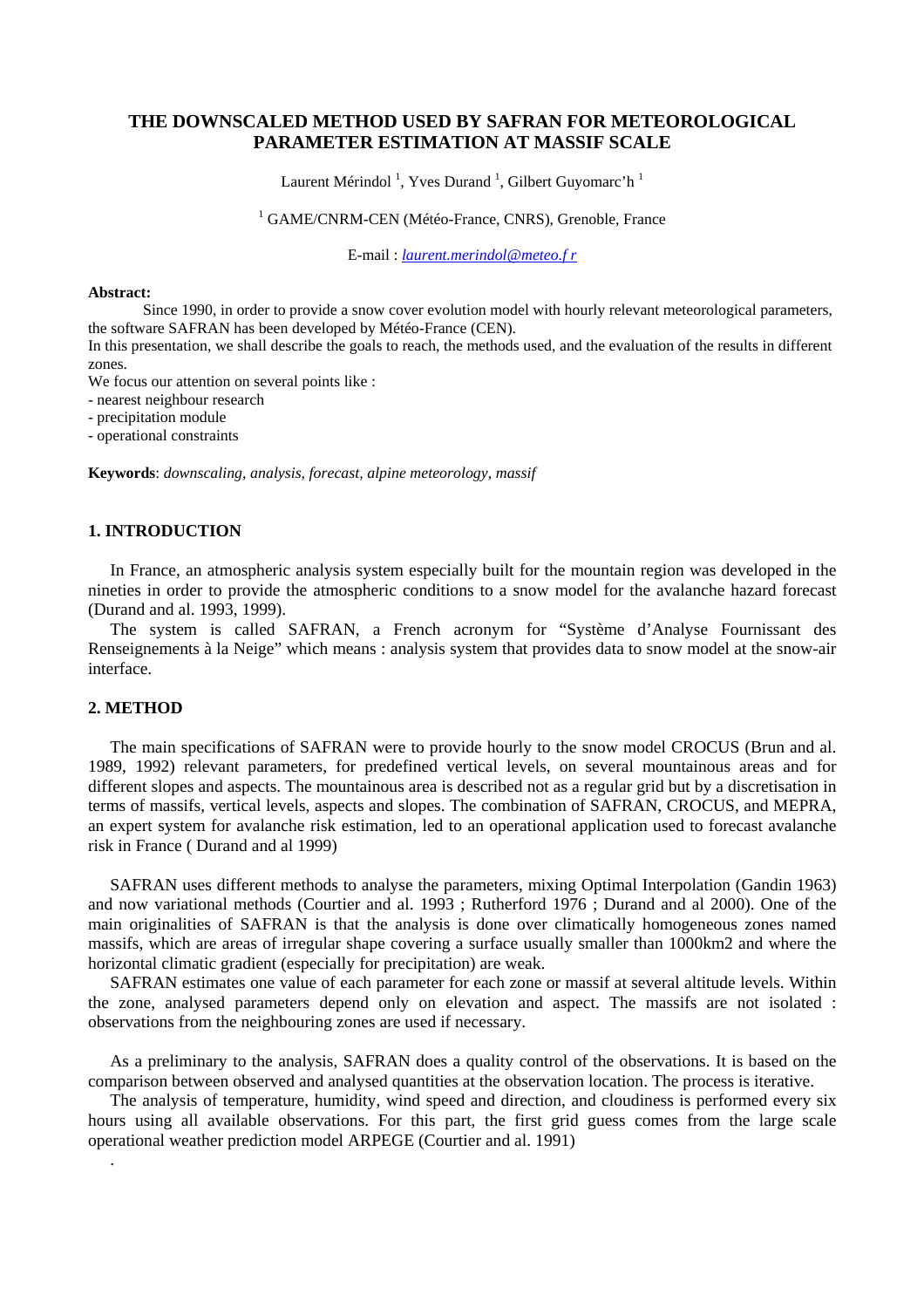The analysis is performed in two steps. Firstly the vertical profiles of temperature, wind, humidity and cloudiness are analysed. These profiles are calculated with a vertical step of 300m. Secondly SAFRAN determines the surface parameters following the Cressman Method .This method use the notion of the radius of influence, according several iterations in order to analyse different spatial scales. In this case, the first guess is deduced and updated from the result of the previous analysis. See Figure 1.



**Figure 1** : Scheme of ground and altitude levels in one massif zone

## **2.1 Precipitation module.**

 The precipitation analysis is done daily between 6h UTC the current day and 6h UTC the previous day, in order to include in the analysis the numerous precipitations observed only on a daily basis in particular in snow observation network and also in climatological network. An Optimal Interpolation (OI) analysis package is used with this tunings : a) we can select observations farther away if local observations is not available, b) there is no vertical correlation for this surface parameter. In this case, the first guess is deduced from climatological field elaborated with weather types or more simply without weather types.

### **2.2 Hourly interpolation and Operational constraints.**

For the needs of CROCUS, we must interpolate all our previous analysis hourly on every analysis location. Except for the precipitation quantities , all the other parameters are analysed every six hours. For precipitation, the daily analysis is split into 24 hourly parts with the help of relative humidity and also with an estimation of clouds heights bases on observed averages. In future, we plan to use radar information to refine this hourly estimation.

For temperature, we adjust the hourly interpolation by using the previously computed solar radiation and a relaxation to an equilibrium temperature (Martin and Mainguy, 1988).

After this interpolation step, a variational method is used taking into account the non-synoptic observations. With the new network RADOME, we have hourly observations on temperature, precipitations and this information is used to refined our interpolation scheme.

The first operational use of SAFRAN results was made during the Winter Olympic Games held in Albertville region in 1992. To better insert our software in informatics' management at Météo-France a new project are been developed named DOLMEN (Dumas and al. 2006), so now, SAFRAN runs daily in national informatics' centre held in Toulouse and after SAFRAN outputs are send to all mountains forecast service to run locally CROCUS and MEPRA. This suite is now completely embedded in forecast tools usable in weather and snow services in French Alps and Pyrenean chain.

# **3. FORECAST**

A forecast version is also available and runs at a range of two days. It is based on downscaling operators treating the information from larger numerical weather prediction (NWP) models like ARPEGE or ALADIN (Geleyn and al. 1995) and on the use of observations of analogous weather situations of the past.

### **3.1 nearest neighbour research.**

This search is used to mix, the precipitation coming from NWP and precipitations deduced from analogous days in the past. This past file have now more than 40 years included by using ERA40 reanalysis field. The criterion applied to calculate the distance among the past day file is based principally on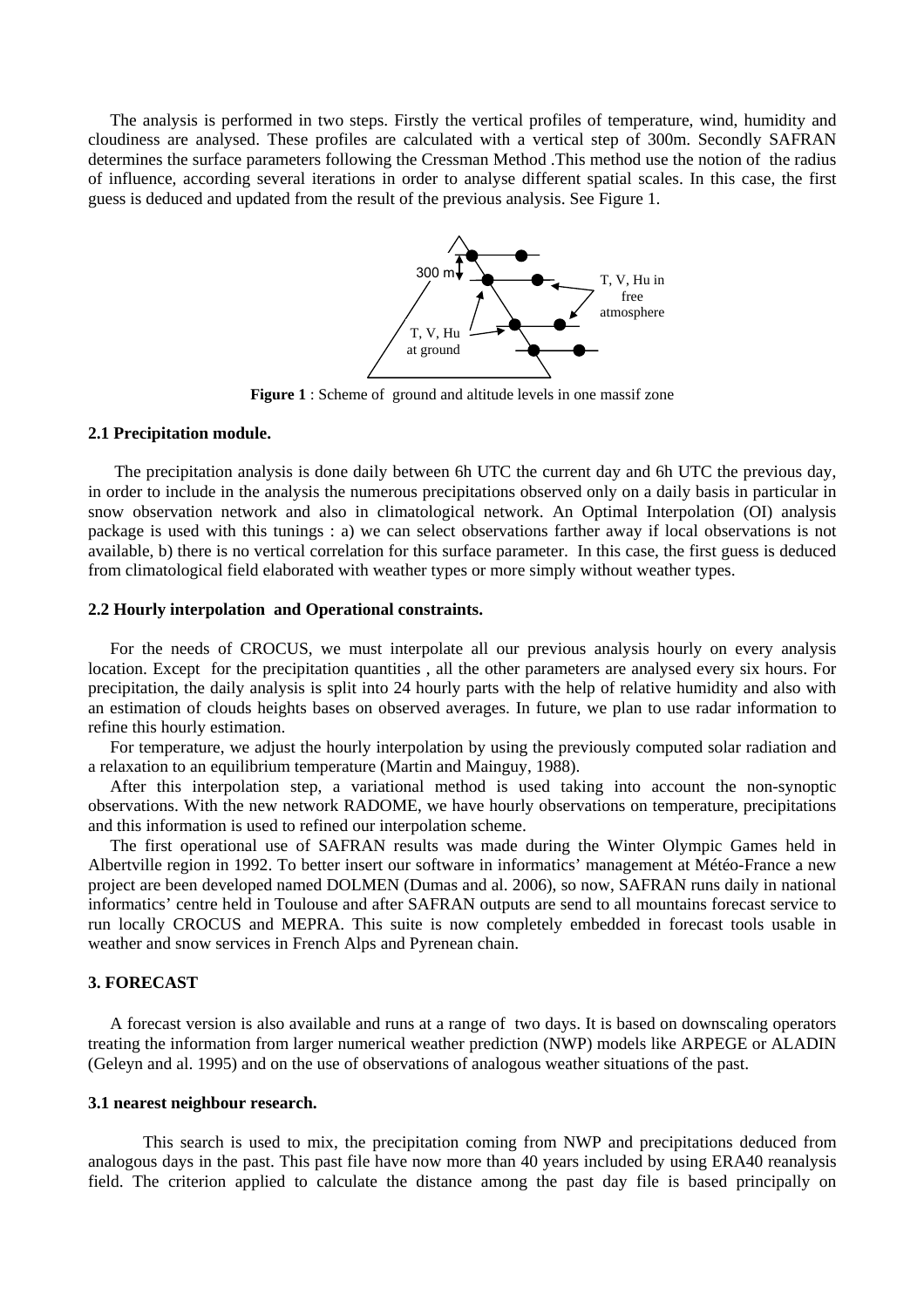meteorological fields including the humidity at 700hPa level following the work made in 2004 (Dufour 2004). The other fields used are Z500 hPa, Z700 hPa, T700 hPa and thermal advection at 700hPa. The distance is based on a quadratic formula with weights taken into account the spatial variance of each field. A second algorithm is then applied with a comparison of the precipitation field of each analogous day and the averaged precipitation field of the four first analogous day. The result is used to re-order the analogous days and in final to choose the first one, see figure 2 as illustration. This method have the great advantage to give a realistic precipitation field, the precipitation field based on NWP products being always too smoothed in mountainous region. This fact is partially due to the difficulty to represent all the complexity of orography over Alps or Pyrenean chain in the numerical weather models.





## **4. APPLICATIONS AND RESULTS**

### **4.1 SCM in French mountains.**

The validation of SAFRAN is made by comparison of forecast and analysis results for the precipitations or for the others relevant parameters. Like an illustration, we show above figure 3 obtained on Pyrenean mountains. When, new input is available like now ALADIN or very soon AROME, we made new studies to evaluate this new model in our alpine context.



**Figure 3 :** Correlation between different 24h forecast on French Pyrenean massifs and the analysis value. All the massifs are averaged on a three months window at 1800m level.